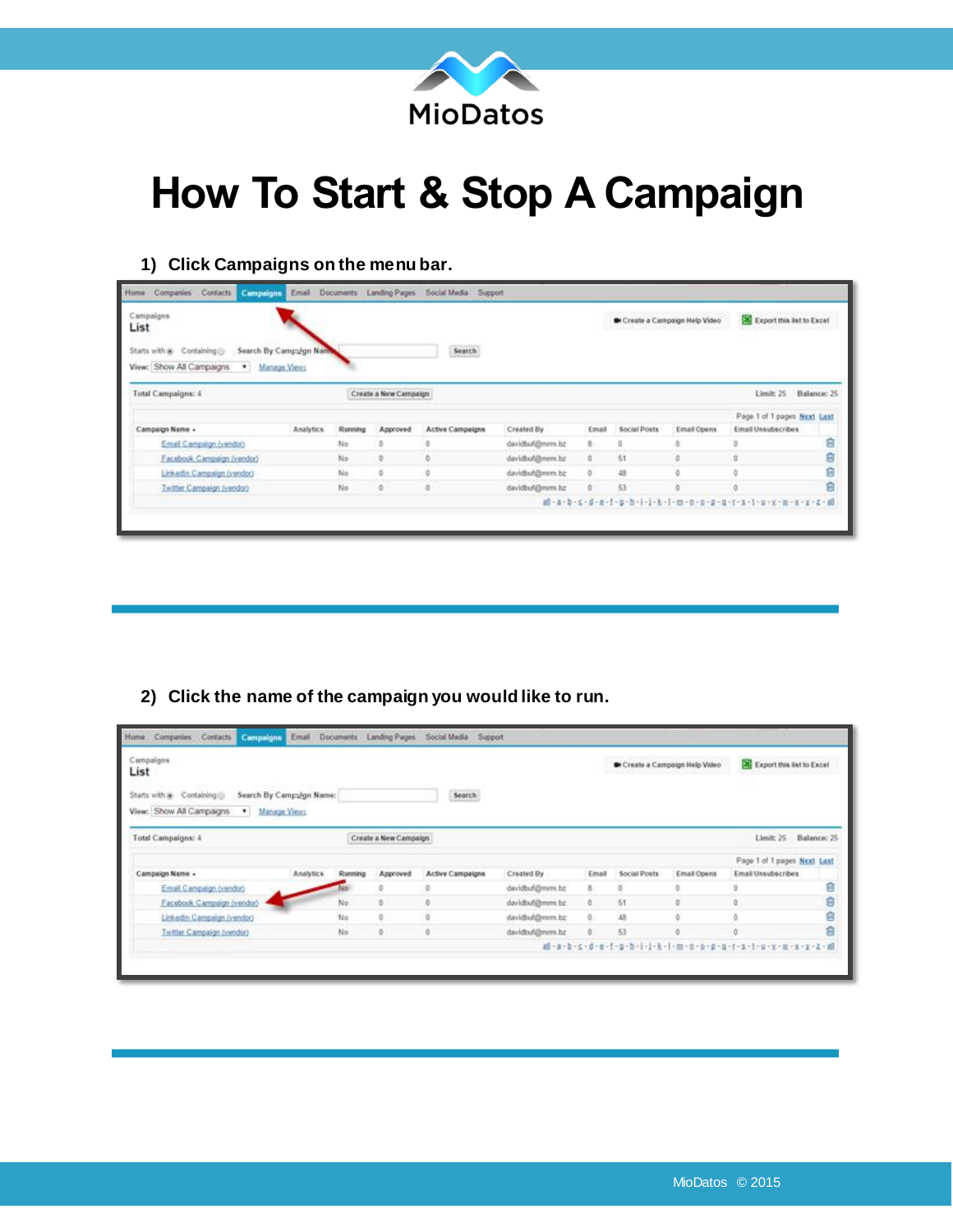

**3) Click Edit Campaign or Approve and Run Campaign.** 

*Note: Edit Campaign allows you to preview each post or email, and choose to delete it from the campaign if desired. Approve and Run will start running the campaign. Once a campaign is approved, you will be unable to edit the campaign any longer.*

|      |                                     |               |                                           |                      | Home Companies Contacts Compaigns Email Documents Landing Pages Social Media Support |                               |   |                              |  |                           |
|------|-------------------------------------|---------------|-------------------------------------------|----------------------|--------------------------------------------------------------------------------------|-------------------------------|---|------------------------------|--|---------------------------|
| Edit | Campaign                            |               |                                           |                      |                                                                                      |                               |   |                              |  | Export this list to Excel |
|      |                                     |               |                                           | <b>Edit Campaign</b> | Approve and Run                                                                      |                               |   |                              |  |                           |
|      | <b>Campaign Information</b>         |               |                                           |                      |                                                                                      |                               |   |                              |  | $\star$ = Required Field  |
|      |                                     | Name:         |                                           | Facebook Campai      |                                                                                      |                               |   |                              |  |                           |
|      |                                     |               | Sharing: Private Company @ Partner        |                      |                                                                                      |                               |   |                              |  |                           |
|      | Email Action Contacts: All Contacts |               |                                           |                      | $\bullet$                                                                            | <b>Manage Recipient Views</b> |   | Select Email Recipients (15) |  |                           |
|      |                                     | End Date:     |                                           |                      |                                                                                      |                               |   |                              |  |                           |
|      |                                     | Actions: Type | Name                                      |                      |                                                                                      | <b>Action Run</b>             |   |                              |  |                           |
|      |                                     |               | SocialMedia Video Surveillance - Facebook |                      |                                                                                      | Immediate                     | ٠ |                              |  |                           |
|      |                                     |               | SocialMedia Enterprise NAS - Facebook     |                      |                                                                                      | 1 days after last action on   |   |                              |  |                           |
|      |                                     |               | SocialMedia AirStation - Facebook         |                      |                                                                                      | 1 days after last action @    |   |                              |  |                           |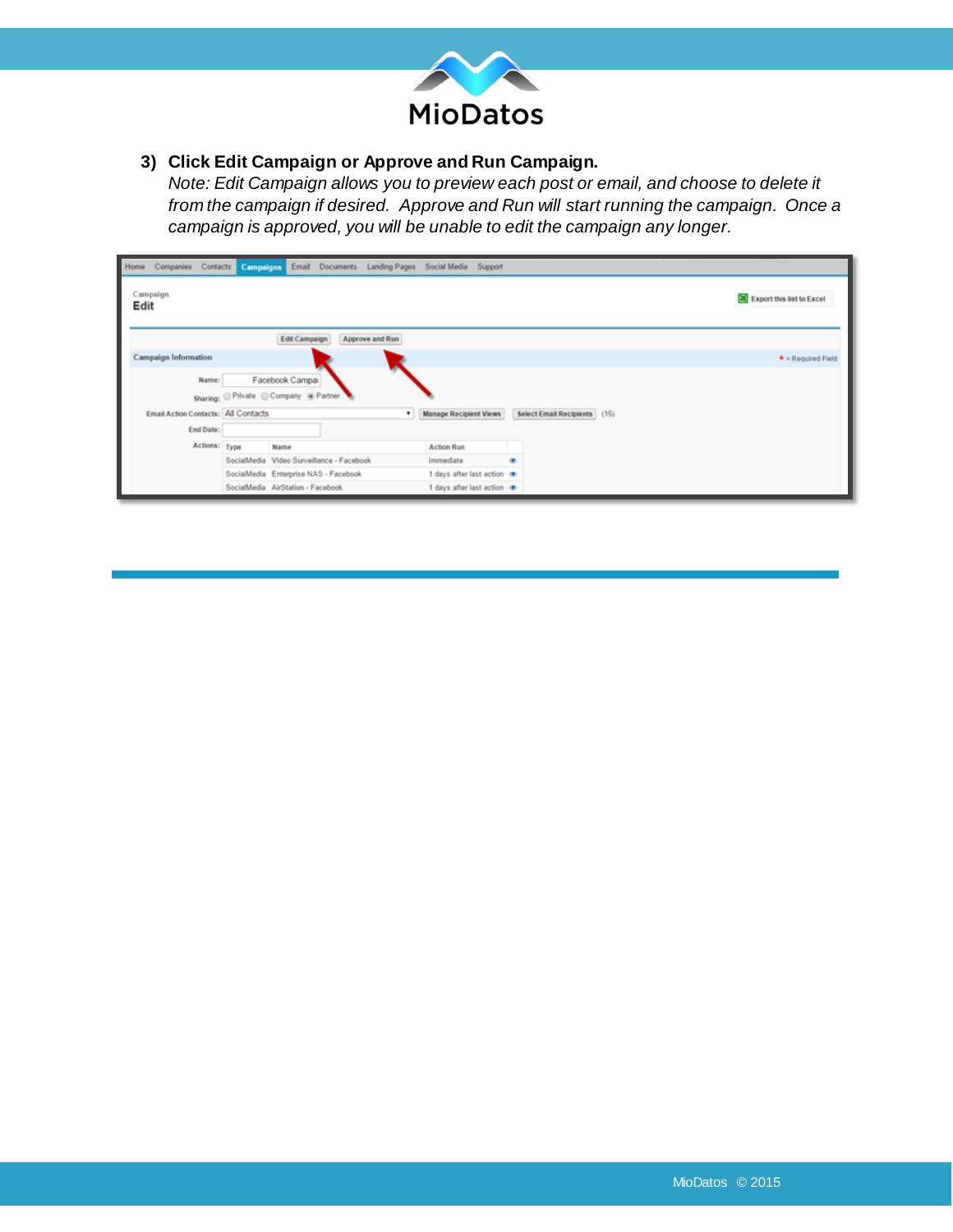

**4) If you choose to Edit Campaign, you can preview and delete specific posts by clicking on the eye icon or trash can icon. Once the campaign is ready, click Save to save the campaign, and then click Run Campaign. The campaign and all posts and emails will be queued.** 

*Note: Once you click Run Campaign, you will be unable to edit the campaign any longer.*

| Campaign<br>Edit                    |      |                                                |      |        |                                     |                              | <b>B</b> Create a Campaign Help Video | Export this list to Excel |
|-------------------------------------|------|------------------------------------------------|------|--------|-------------------------------------|------------------------------|---------------------------------------|---------------------------|
|                                     |      |                                                | Save | Cancel | Run Campaign                        |                              |                                       |                           |
| Campaign Information                |      |                                                |      |        |                                     |                              |                                       | * » Required Field        |
| ? Name:                             |      | Facebook Campaign                              |      |        |                                     |                              |                                       |                           |
|                                     |      | Sharing: ® Private @ Company @ Partner         |      |        |                                     |                              |                                       |                           |
| Email Action Contacts: All Contacts |      |                                                |      | ٠      | <b>Manage Recipient Views</b>       | Select Email Recipients (15) |                                       |                           |
| End Date:                           |      |                                                |      |        | 屈                                   |                              |                                       |                           |
| From Name:                          |      |                                                |      |        |                                     |                              |                                       |                           |
| From Email:                         |      |                                                |      |        |                                     |                              |                                       |                           |
|                                     |      | Actions: + Add Action + Add Additional Contact |      |        |                                     |                              |                                       |                           |
|                                     | Type | Name                                           |      |        | <b>Action Run</b>                   |                              |                                       |                           |
|                                     |      | SocialMedia Video Surveillance - Facebook      |      |        | Immediate                           | $0.6$ H                      |                                       |                           |
|                                     |      | SocialMedia Enterprise NAS - Facebook          |      |        | 1 days after last action @ B Tary   |                              |                                       |                           |
|                                     |      | SocialMedia AirStation - Facebook              |      |        | 1 days after last action <b>B</b> B |                              |                                       |                           |
|                                     |      | SocialMedia Cloud Encryption - Facebook        |      |        | 1 days after last action @ B        |                              |                                       |                           |
|                                     |      |                                                |      |        |                                     | $-17$                        |                                       |                           |

## **5) Click Run Campaign to start the campaign.**

| Companies Contacts Compaigns Email Documents Landing Pages Social Media Support |                                               |                   |  |                               |                          |                              |                            |          |
|---------------------------------------------------------------------------------|-----------------------------------------------|-------------------|--|-------------------------------|--------------------------|------------------------------|----------------------------|----------|
| paign<br>t                                                                      |                                               |                   |  |                               |                          |                              | eate a Campaign Help Video | X Export |
| paign Information                                                               |                                               |                   |  |                               | Campaign is now running. |                              |                            |          |
| *Name:                                                                          |                                               | Facebook Campaign |  |                               | Okay                     |                              |                            |          |
|                                                                                 | Sharing: <sup>@ Private Company Partner</sup> |                   |  |                               |                          |                              |                            |          |
| mail Action Contacts: All Contacts                                              |                                               |                   |  | <b>Manage Recipient Views</b> |                          | Select Email Recipients (15) |                            |          |